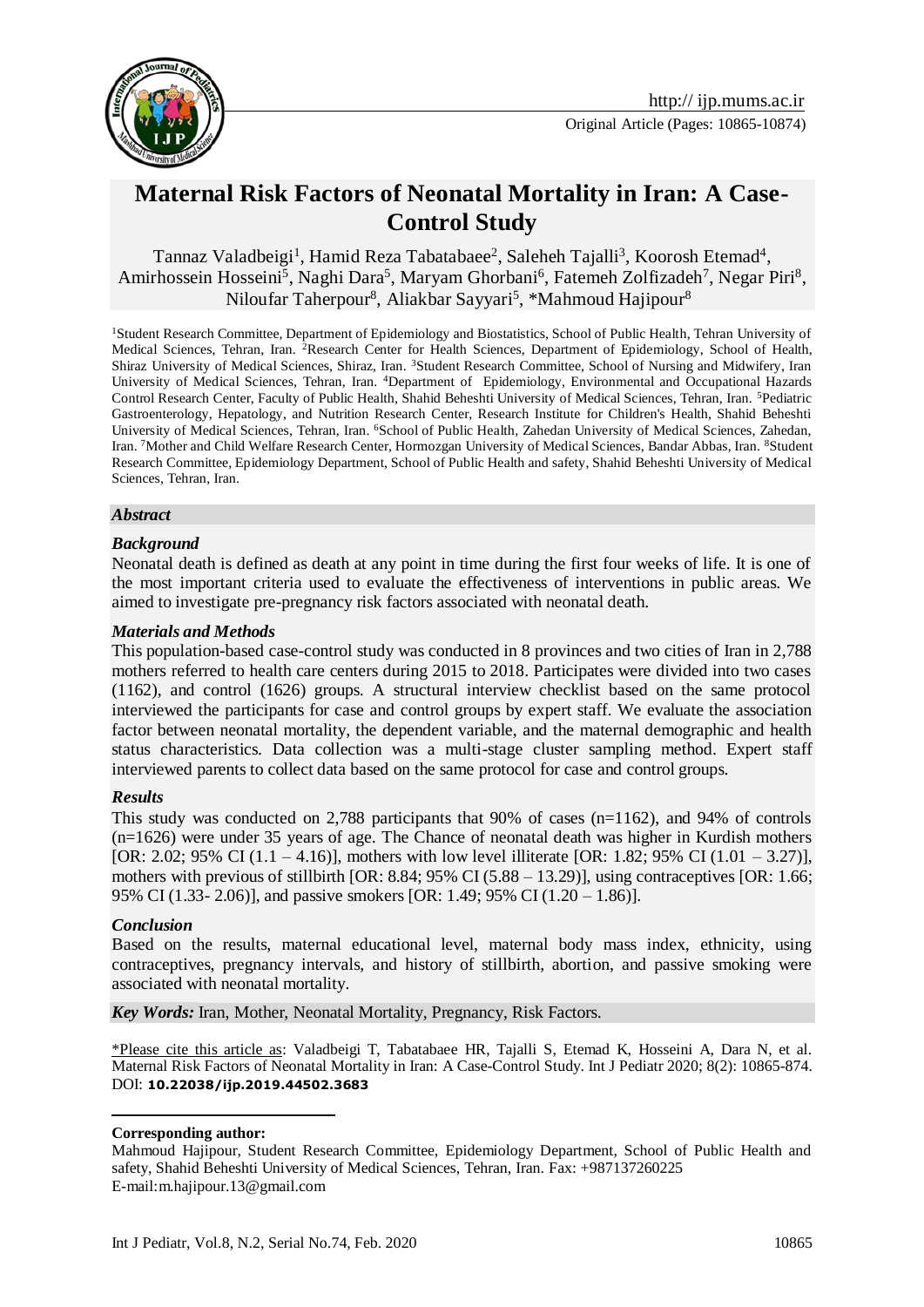### **1- INTRODUCTION**

 Neonatal death is defined as deaths among live births during the first 28 completed days after birth (1) which can be divided into two subgroups early and late neonatal deaths. Early neonatal deaths defined as deaths between birth time and seven days after birth late neonatal deaths defined as deaths after seven days to 28 completed days after birth (2). Neonatal death is one of the most critical indexes used to evaluate the effectiveness of public health interventions such as children and maternal health care services (3).

Neonatal death accounts for 4 million out of annually 130 million live birth (4, 5), with a considerable proportion in low and middle-income countries (6). Accordingly, the neonatal death rate is reported to be 36 per 100,000 in developing countries compared to7 per 10,0000 in developed countries (7). These rates include 50% of children (before five years of age) mortality rates and 57% of infant mortality rates (8-13). According to the thirdmillennium development goals (MDGs), children's mortality rate reaches a decreasing trend globally. However, this trend is not observed for the neonatal mortality rate, with its minimum decreasing trend in Sub Saharan Africa  $(14, 15)$ .

Neonatal death is an important index to evaluate children health status. However, in the rural area of Iran, it improves gradually (16). Neonatal death can be partially attributed to socioeconomic status, cultural factors, and the mother's health during pregnancy (17, 18). Other well established contributory factors are congenital defects, mother's level of education, and her health status during pregnancy and after delivery (8). Previous studies also indicated that poor pregnancy outcomes (stillbirth, abortion, etc.), and increased risk of neonatal mortality are associated with mother's age, prior history of abortion, tobacco use, and cesarean section (17, 19-21). Researches also suggest that there is a J-shape association between increased risks of neonatal death and pregnancy intervals (22).

It is necessary to determine modifiable risk factors of neonatal death to develop interventional programs to promote neonatal health and improve their survival. However, some risk factors of neonatal mortality in Iran were recognized, but there is not sufficient national evidence to illustrate maternal risk factors and neonatal death. Therefore, we aimed to investigate the association between pre-pregnancy risk factors and neonatal death.

### **2- MATERIALS AND METHODS**

### **2-1. Study Design**

 The total population in this casecontrol study was 2,788 mothers referred to health care centers that divided into case and control groups. The case group was defined as mothers whose neonates have died during the first 28 days of life that were 1,162 participants (41.67 %). Controls were mothers with live birth as the result of the last pregnancy that was 1,626 participants (58.33 %). Regarding results of previous studies, considering mother's age above 35 as the risk factor, using the formula for estimating two proportions, z  $0.95=2$ , z  $(1-\beta)=0.8$ , with considering design effect  $= 2$ , the sample size was estimated to be 700 for case and control groups (17). We aimed to investigate the effect of 14 variables. Therefore, per each variable, we included 20 excess participants in each study groups. The final sample size reached 650 individuals in each study group. So per each variable, we included 20 excess participants in each study groups. The final sample size reached to 650 individuals in each study group.

#### **2-2. Study Area**

In the period 2015-2018, data were collected from public health care centers in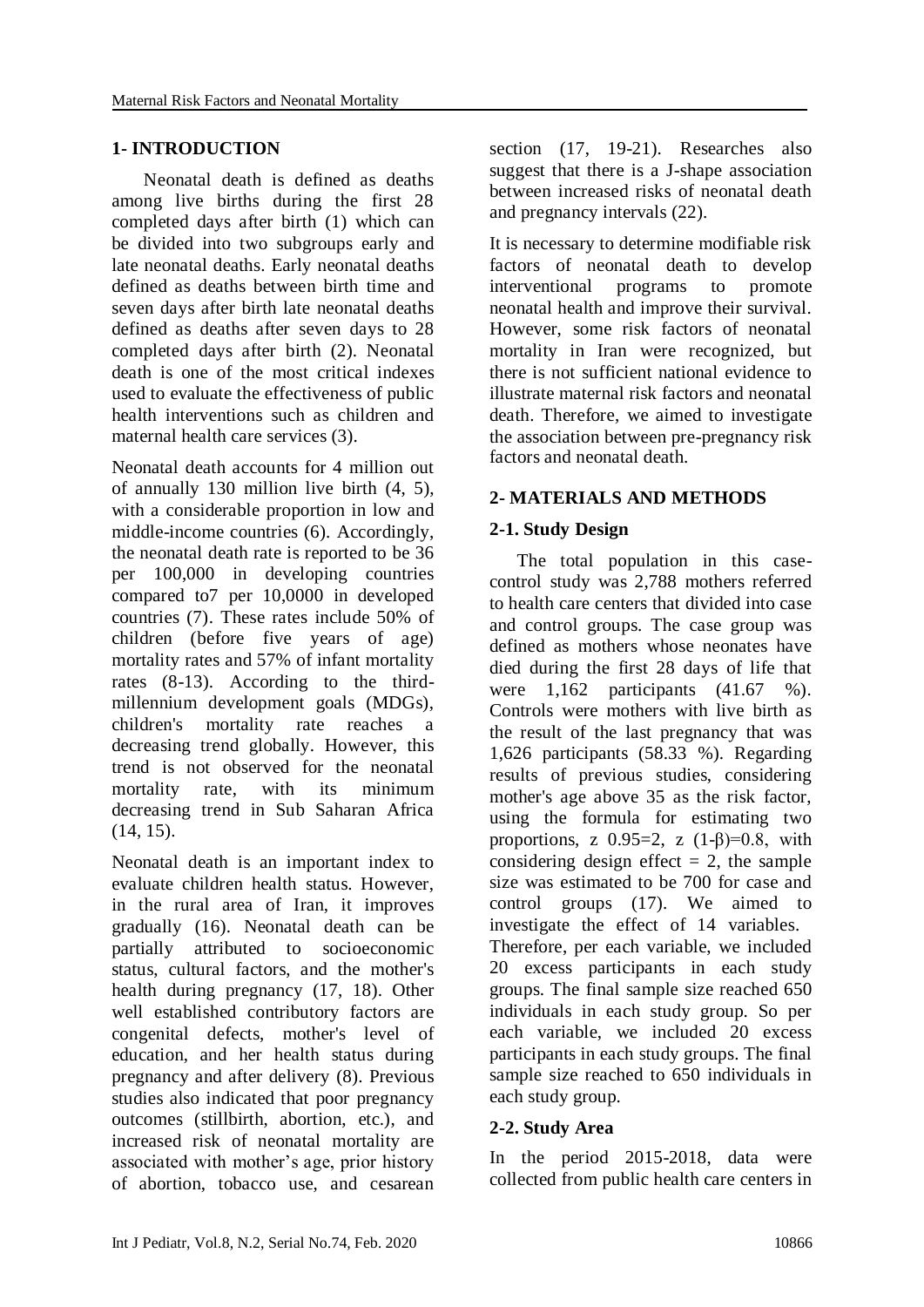provinces of Fars, Hormozgan, Kermanshah, Hamedan, Kohkilouyeh boierahmad, Yazd, Southern Khorasan, Golestanas well as from Mashhad, and Zahedan cities.

# **2-3. Variables**

We aimed to examine the association between neonatal mortality and mother age and job, ethnicity, place of residence, educational level, family marriage, Bone Mass Index (BMI), the interval between pregnancies, miscarriage history, cesarean history, regular menstruation, contraceptive usage, chronic disease, passive smoking and smoking during pregnancy. In this study, we aimed to evaluate the association between neonatal mortality and the mother's demographic and health status characteristics. Demographic information included age (being before or above 35 years of age), place of residence (urban vs. rural area), occupation (housewife, employee, farmer, rancher, carpet weaver, others), level of education (illiterate, elementary, intermediate school, high school, academic), ethnicity (Fars, Turkish, Lorish, Kurdish, Arabs, Baloch, Turkman, others), marriage (whether the couples were relatives or not). Data regarding maternal characteristics included pregnancy interval (first pregnancy/ shorter or longer than three years/ shorter than one year), history of abortion and stillbirth (present/ absent), use of contraceptives (yes/ no), tobacco use during pregnancy (yes/ no).

## **2-4. Data Collection Method**

We used a multi-stage cluster sampling method. Study subjects were recruited through a multi-stage cluster sampling method. In the first stage regarding geographical divisions of Iran, ten clusters (provinces) were randomly selected: provinces of Fars, Hormozgan, Kermanshah, Hamedan, Kohkiloyeh and Boyerahmad, Yazd, Southern Khorasan,

Golestan and cities of Mashhad and Zahedan. Then, in each of the ten clusters (provinces), four clusters (cities) were randomly selected from the north, south, east, west, and central areas. In each city, two health care centers (one urban and one rural health care center) were randomly selected. In each health care center, ten checklists were filled in by well-trained interviewers according to a protocol. Expert staff based on the same protocol for case and control groups using a structural interview checklist interviewed mothers. The data collection process was conducted simultaneously on the same day for cases and controls. Data of the control group were collected from a random sample of mothers referring to the health care center. If < 10 cases were available in each health care center, the remaining checklists were filled in the nearest center, and if there were $>10$  cases, the checklists were filled in for a random sample of mothers.

# **2-5. Data analysis**

Data were first entered into Excel and were cleaned. Then we used SPSS software version 22.0 to perform analyses. We used descriptive statistical methods to calculate frequencies and proportions. Univariate analyses were performed using the Chi-square test. To adjust the model for potential confounders, we used multivariable regression analyses. All analyses were presented at the significance level  $p< 0.05$ .

## **3- RESULTS**

 This study was conducted on 2,788 participants, including 1,162 mothers with neonatal death in the case group and 1,626 mothers with live birth as a result of the last pregnancy in the control group. Ninety percent of cases (n=1045), and 94% of controls (n=1528) were under 35 years of age, 32.5% of parents in the control group and 26.4% of parents in the case group were relatives. Tobacco use during pregnancy was denoted in 4.8% of cases,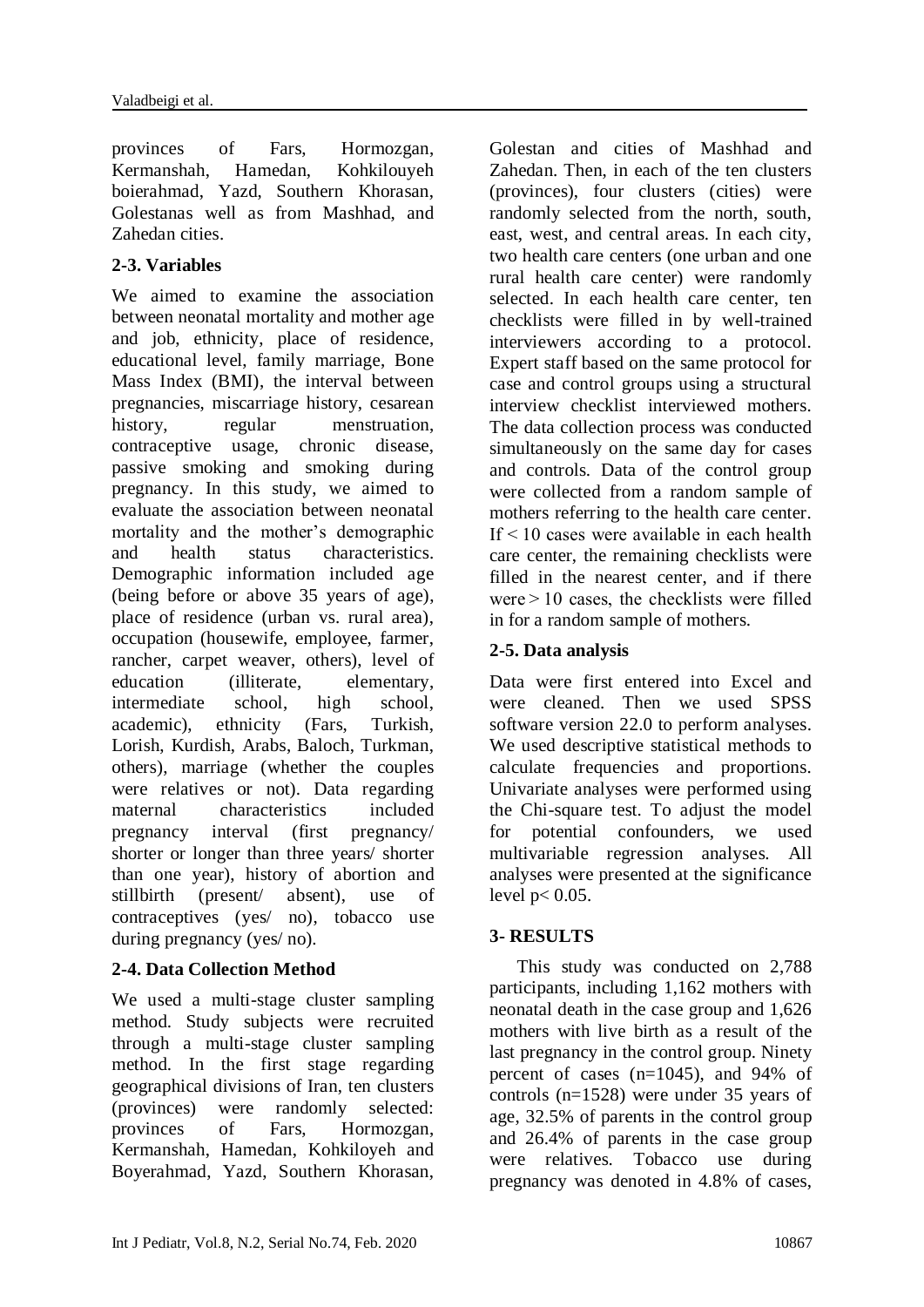and 5.2% of controls, history of abortion and stillbirth were reported 14.8% and 17.6% in the case group and 9% and 2.9% in control group respectively (**Table.1**). Compared with Fars ethnicity, the chance of neonatal death was higher in Kurdish mothers [OR: 2.02; 95% CI (1.1 – 4.16)], and the association between ethnicity and neonatal death was protective for Turkish [OR: 0.64; 95% CI (0.48 – 0.86)], Baloch [OR: 0.35; 95% CI (0.21 – 0.58)], and Torkman mothers [OR: 0.35; 95% CI (0.18 – 0.67)]). Compared to mothers with academic education, higher chance of neonatal death was determined in illiterate mothers [OR: 1.82; 95% CI (1.01 – 3.27)],

those with elementary education [OR: 1.91; 95% CI (1.25 – 2.92)] and guidance school graduates [OR: 2.07; 95% CI (1.38 – 3.12)]. Analyses also revealed an increased chance of neonatal death in mothers with a history of stillbirth [OR: 8.84; 95% CI (5.88 – 13.29)], and passive smokers [OR: 1.49; 95% CI (1.20 – 1.86)]. Using contraceptives was associated with a higher chance of neonatal death [OR: 1.66; 95% CI (1.33- 2.06)] (**Table.2**). However, no significant association between mother's age, regular menstruation, cesarean section, and tobacco use during pregnancy and still birth was found.

**Table-1:** Maternal Demographic Finding across the groups in 8 provinces and 2 cities of Iran during 2015-2018.

| Variables                           | Case            | Control         | Total          |
|-------------------------------------|-----------------|-----------------|----------------|
|                                     | $(41.7)$ n:1162 | $(58.3)$ n:1626 |                |
| Mother age(years)                   |                 |                 |                |
| $<$ 35                              | (90.0)1035      | (94.0)1514      | (92.3)2549     |
| $>35$                               | (10.0)115       | (6.0)97         | (7.7)212       |
| Job                                 |                 |                 |                |
| Housewife                           | (93.3)1074      | (89.2)1433      | $(91.25)$ 2507 |
| Employee                            | (3.9)45         | (8.4)135        | (2.15)140      |
| Agricultural Livestock carpet       | (2.1)24         | (1.2)19         | (1.15)43       |
| Other                               | (0.7)8          | (1.2)19         | (0.45)27       |
| Ethnic                              |                 |                 |                |
| Fars                                | (65.7)741       | (63.8)1019      | (64.6)1760     |
| Lor                                 | (6.8)77         | (6.8)108        | (6.8)185       |
| Tork                                | (15.1)170       | (15.7)250       | (15.4)420      |
| Kord                                | (3.5)39         | (1.0)16         | (2.0)55        |
| Arab                                | (1.2)14         | (1.0)16         | (1.1)30        |
| Balooch                             | (3.5)40         | (6.3)101        | (5.2)141       |
| Torkaman                            | (2.0)23         | (3.9)62         | (3.1)85        |
| Other                               | (2.0)23         | (1.6)25         | (1.8)48        |
| Place of Residence                  |                 |                 |                |
| Urban                               | (41.0)462       | (48.0)761       | 1223(45.1)     |
| Rural                               | (59.0)666       | (52.0)825       | 1491(54.9)     |
| Education level(mother)             |                 |                 |                |
| Illiterate                          | (5.4)62         | (4.2)68         | 130(4.7)       |
| Primary                             | (24.2)280       | (19.4)315       | 595(21.4)      |
| Guidance                            | (26.7)309       | (21.4)347       | 656(23.6)      |
| High school                         | (35.7)413       | (39.9)648       | 1061(38.1)     |
| Collegiate                          | (8.1)94         | (15.1)246       | 340(12.2)      |
| Family Marriage                     |                 |                 |                |
| Yes                                 | (32.5)369       | (26.4)419       | (28.9)788      |
| N <sub>o</sub>                      | (67.5)768       | (73.6)1170      | (71.1)1938     |
| <b>BMI</b>                          |                 |                 |                |
| Normal                              | (48.2)508       | (54.8)821       | 1329(52.1)     |
| $\leq$ 19                           | (22.7)239       | (16.2)242       | 481(18.9)      |
| $25 - 30$                           | (19.4)204       | (21.6)323       | 527(20.7)      |
| $30 - 35$                           | (8.5)89         | (5.6)84         | 173(6.8)       |
| $>35$                               | (1.2)13         | (1.8)27         | 40(1.6)        |
| <b>Interval Between Pregnancies</b> |                 |                 |                |
| $\leq$ 3                            | (25.1)286       | (33.5)534       | (11.4)319      |
| $\leq 1$                            | (8.2)93         | (3.5)56         | (88.6)2469     |
| $1 - 3$                             | (27.7)315       | (27.1)432       |                |
| Nulipara                            | (39.1)445       | (35.9)572       |                |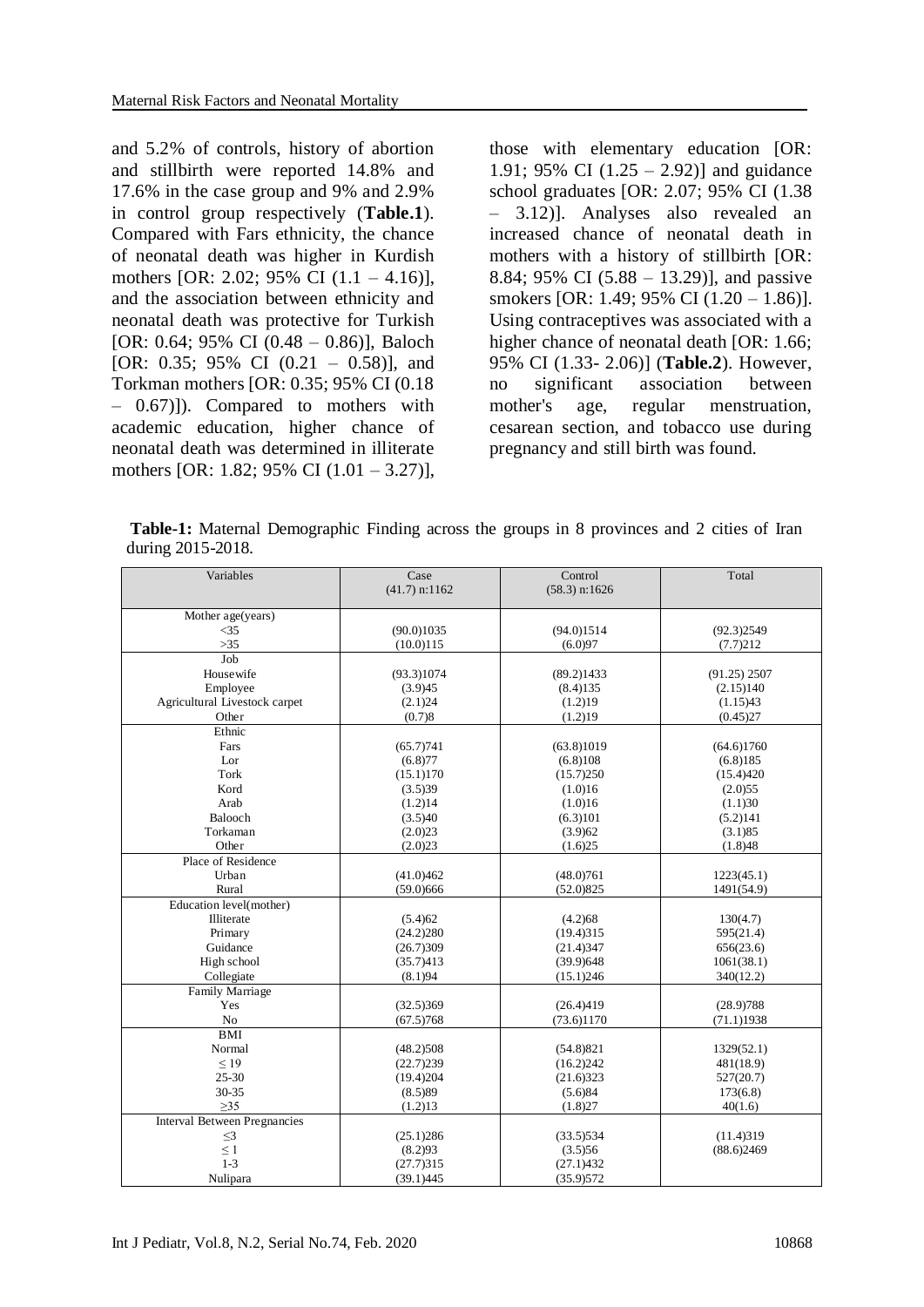| Miscarriage History         |            |            |            |
|-----------------------------|------------|------------|------------|
| Yes                         | (14.8)172  | (14.8)172  | 252(9.0)   |
| N <sub>o</sub>              | (85.2)990  | (85.2)990  | 2536(91.0) |
| Stillbirth History          |            |            |            |
| Yes                         | (17.6)205  | (17.6)205  | (11.9)331  |
| N <sub>0</sub>              | (82.4)957  | (82.4)957  | (88.1)2457 |
| Cesarean History            |            |            |            |
| Yes                         | (11.9)138  | (11.9)138  | (87.3)2354 |
| N <sub>o</sub>              | (88.1)1024 | (88.1)1024 | (12.7)343  |
| <b>Regular Menstruation</b> |            |            |            |
| Yes                         | (86.4)970  | (86.4)970  | (45.3)1249 |
| No                          | (13.6)153  | (13.6)153  | (54.7)1506 |
| Contraceptive Usage         |            |            |            |
| Yes                         | (38.3)438  | (38.3)438  | (6.2)169   |
| No                          | (61.7)707  | (61.7)707  | (93.8)2561 |
| Chronic Disease             |            |            |            |
| Yes                         | (8.5)97    | (8.5)97    | (28.7)777  |
| No                          | (91.5)1039 | (91.5)1039 | (71.3)1934 |
| Passive Smoking             |            |            |            |
| Yes                         | (32.2)364  | (32.2)364  | (5.0)138   |
| No                          | (67.8)766  | (67.8)766  | (95.0)2622 |
| Smoking During Pregnancy    |            |            |            |
| Yes                         | (4.8)55    | (4.8)55    |            |
| No                          | (95.2)1097 | (95.2)1097 |            |

BMI: weight  $(kg)/height$  (m)<sup>2</sup>.

**Table-2:** Univariate and Multivariable logistic regression model of risk factors of neonatal mortality in 8 provinces and 2 cities of Iran during 2015-2018.

| Parameter        | Crude                    |               | Adjusted                 |                |               |         |
|------------------|--------------------------|---------------|--------------------------|----------------|---------------|---------|
|                  | OR                       | 95% CI        | P-value                  | <b>OR</b>      | 95% CI        | P-value |
| Mother           |                          |               |                          |                |               |         |
| age(years)       |                          |               |                          |                |               |         |
| $<$ 35           | 1.73                     | 1.30-2.29     | 0.001                    |                |               |         |
| $>35$            |                          |               |                          |                |               |         |
| Job              |                          |               |                          |                |               |         |
| Employee         | $\overline{\phantom{a}}$ |               | $\overline{\phantom{a}}$ |                |               |         |
| Housewife        | 2.24                     | 1.59-3.18     | 0.001                    | 1.77           | 1.07-2.91     | 0.02    |
| Agricultural     | 3.78                     | 1.90-7.55     | 0.001                    | 1.65           | $0.66 - 4.14$ | 0.2     |
| Livestock carpet | 1.26                     | $0.51 - 3.08$ | 0.6                      | 0.92           | $0.29 - 2.93$ | 0.8     |
| Other            |                          |               |                          |                |               |         |
| Education        |                          |               |                          |                |               |         |
| level(mother)    | 2.38                     | 1.57-3.62     | 0.001                    | 1.82           | 1.01-3.27     | 0.04    |
| Illiterate       | 2.32                     | 1.74-3.10     | 0.001                    | 1.91           | 1.25-2.92     | 0.003   |
| Primary          | 2.33                     | $1.75 - 3.09$ | 0.001                    | 2.07           | 1.38-3.12     | 0.001   |
| Guidance         | 1.66                     | 1.27-2.18     | 0.001                    | 1.30           | 0.89-1.89     | 0.1     |
| High school      | $\overline{\phantom{a}}$ |               | $\overline{\phantom{a}}$ | $\blacksquare$ |               |         |
| Collegiate       |                          |               |                          |                |               |         |
| Family           |                          |               |                          |                |               |         |
| Marriage         | 1.34                     | 1.13-1.58     | 0.001                    | 1.56           | 1.26-1.92     | 0.001   |
| Yes              | $\overline{a}$           |               | $\overline{a}$           | L,             |               | ÷.      |
| N <sub>o</sub>   |                          |               |                          |                |               |         |
| Miscarriage      |                          |               |                          |                |               |         |
| history          | 1.74                     | 1.38-2.21     | 0.001                    | 2.32           | 1.66-1.19     | 0.003   |
| Yes              |                          |               |                          |                |               | ÷.      |
| No               |                          |               |                          |                |               |         |
| Place of         |                          |               |                          |                |               |         |
| residence        |                          |               |                          |                |               |         |
| Urban            | 1.33                     | 1.14-1.55     | 0.001                    | 1.22           | $0.98 - 1.51$ | 0.06    |
| Rural            |                          |               |                          |                |               |         |
| Ethnic           |                          |               |                          |                |               |         |
| Fars             |                          |               |                          |                |               |         |
| Lor              | 0.98                     | $0.72 - 1.33$ | 0.9                      | 1.01           | $0.67 - 1.52$ | 0.9     |
| Tork             | 0.93                     | $0.75 - 1.16$ | 0.54                     | 0.64           | 0.48-0.86     | 0.003   |
| Kord             | 3.35                     | 1.85-6.04     | 0.001                    | 2.02           | 1.01-4.16     | 0.049   |
| Arab             | 1.20                     | $0.58 - 2.48$ | 0.6                      | 1.08           | $0.40 - 2.87$ | 0.8     |
| Balooch          | 0.54                     | 0.37-0.79     | 0.002                    | 0.35           | $0.21 - 0.58$ | 0.001   |
| Torkaman         | 0.51                     | $0.31 - 0.83$ | 0.007                    | 0.35           | $0.18 - 0.67$ | 0.002   |
| Other            | 1.26                     | $0.71 - 2.24$ | 0.4                      | 1.15           | $0.57 - 2.28$ | 0.6     |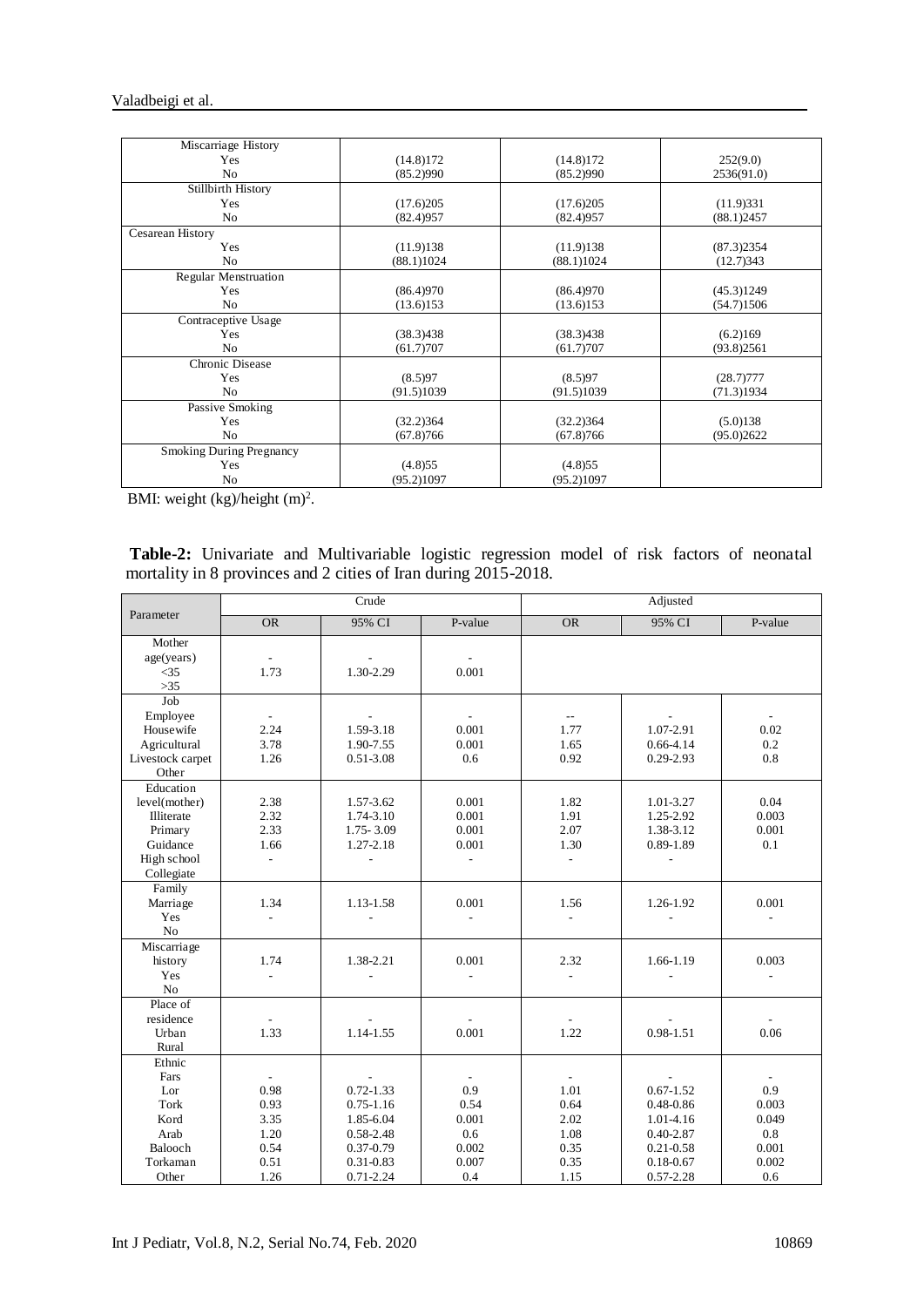| Mother educate     |                          |                |                             |                          |                          |                          |
|--------------------|--------------------------|----------------|-----------------------------|--------------------------|--------------------------|--------------------------|
| Illiterate         | 2.38                     | 1.57-3.62      | 0.001                       | 1.82                     | 1.01-3.27                | 0.04                     |
| Primary            | 2.32                     | $1.74 - 3.10$  | 0.001                       | 1.91                     | 1.25-2.92                | 0.003                    |
| Guidance           | 2.33                     | 1.75-3.09      | 0.001                       | 2.07                     | 1.38-3.12                | 0.001                    |
| High school        | 1.66                     | 1.27-2.18      | 0.001                       | 1.30                     | 0.89-1.89                | 0.16                     |
| Collegiate         | $\mathcal{L}^{\pm}$      |                | $\omega$                    | $\mathbb{Z}^+$           | $\sim 10^{-1}$           | $\sim$                   |
| Gap pregnancy      |                          |                |                             |                          |                          |                          |
| >3                 | $\blacksquare$           | $\sim$         | $\sim$                      | $\sim$                   | $\omega$                 | $\sim$                   |
| $<1$               | 3.10                     | 2.16-4.45      | 0.001                       | 2.18                     | 1.35-3.51                | 0.001                    |
| $1 - 3$            | 1.36                     | $1.11 - 1.67$  | 0.001                       | 1.01                     | $0.7 - 1.32$             | 0.89                     |
| Prim parity        | 1.45                     | 1.20-1.75      | 0.003                       | 1.35                     | 1.03-1.78                | 0.02                     |
| Regular            |                          |                |                             |                          |                          |                          |
| menstruation       | $\sim$                   |                |                             |                          |                          |                          |
| Yes                | 1.14                     | $0.91 - 1.44$  | 0.23                        |                          |                          |                          |
| No                 |                          |                |                             |                          |                          |                          |
|                    |                          |                |                             |                          |                          |                          |
| BMI                |                          |                |                             |                          |                          |                          |
| Normal             | $\blacksquare$           | $\sim$         | $\sim$                      | $\omega_{\rm c}$         | $\sim$                   |                          |
| $\leq$ 19          | 1.59                     | 1.29-1.96      | 0.001                       | 1.52                     | 1.18-1.97                | 0.001                    |
| $25 - 30$          | 1.02                     | $0.83 - 1.25$  | 0.84                        | 1.001                    | $0.77 - 1.29$            | 0.9                      |
| 30-35              | 1.71                     | 1.24-2.35      | 0.001                       | 1.68                     | 1.14-2.47                | 0.008                    |
| $\geq$ 35          | 0.77                     | $0.39 - 1.52$  | 0.46                        | 0.97                     | $0.43 - 2.17$            | 0.9                      |
| Disease            |                          |                |                             |                          |                          |                          |
| Yes                | 1.97                     | 1.44-2.70      | 0.001                       | 2.35                     | 1.55-3.55                | 0.001                    |
| N <sub>o</sub>     | $\omega_{\rm c}$         | $\blacksquare$ |                             | $\sim$                   | $\overline{\phantom{a}}$ | $\sim$                   |
| Stillbirth history |                          |                |                             |                          |                          |                          |
| Yes                | 7.19                     | 5.18-9.98      | 0.001                       | 8.84                     | $5.88 -$                 | 0.001                    |
| No                 | $\mathcal{L}^{\pm}$      | $\sim$         | $\sim$                      | $\mathcal{L}^{\pm}$      |                          | ÷.                       |
| Cesarean history   |                          |                |                             |                          |                          |                          |
| Yes                | $\mathbf{1}$             | $0.79 - 1.26$  | 0.99                        |                          |                          |                          |
| No                 | $\mathbf{r}$             | $\sim$         | $\mathcal{L}^{\mathcal{A}}$ |                          |                          |                          |
| Contraceptive      |                          |                |                             |                          |                          |                          |
| Usage              | $\overline{\phantom{a}}$ |                |                             | $\sim$                   | $\sim$                   |                          |
| Yes                | 1.63                     | 1.40-1.91      | 0.001                       | 1.61                     | 1.29-2.01                | 0.001                    |
| No                 |                          |                |                             |                          |                          |                          |
| Passive            |                          |                |                             |                          |                          |                          |
| Smoking            | 1.34                     | 1.13-1.58      | 0.001                       | 1.49                     | 1.20-1.86                | 0.001                    |
| Yes                | $\mathcal{L}^{\pm}$      |                | $\mathbf{L}$                | $\overline{\phantom{a}}$ |                          | $\overline{\phantom{a}}$ |
| N <sub>o</sub>     |                          |                |                             |                          |                          |                          |
|                    |                          |                |                             |                          |                          |                          |
| Smoking during     |                          |                |                             |                          |                          |                          |
| pregnancy          | 0.92                     | $0.64 - 1.30$  | 0.64                        |                          |                          |                          |
| Yes                | $\overline{\phantom{a}}$ |                |                             |                          |                          |                          |
| No                 |                          |                |                             |                          |                          |                          |

OR: odds ratio, CI: confidence interval.

#### **4- DISCUSSION**

 In this study, we aimed to investigate pre-pregnancy risk factors associated with neonatal death. There is no significant association between neonatal death and ethnicity, place of residence, mother's level of education, histories of stillbirth and abortion, maternal diseases during pregnancy, second-hand smoking, BMI  $\langle 19, \text{ and } 30 \langle \text{BMI} \rangle \langle 35, \text{ pregnancy} \rangle$ interval and contraceptives. More than 50% of children's mortality rate includes neonatal mortality and is more prevalent in low and middle-income countries (1, 4, 5). In this study, findings indicated that the chance of neonatal death is 8.84 fold higher in mothers with a history of stillbirth. Our result was in agreement with

[Ibrahim e](https://www.ncbi.nlm.nih.gov/pubmed/?term=Ibrahim%20SA%5BAuthor%5D&cauthor=true&cauthor_uid=8047487)t al.'s study (23). This can be attributed in part to this fact that the mother with a dead neonate tends to compensate for her child loss and has a shorter pregnancy interval (24). However, Kaboré et al.'s study reported the opposite results in this regard (25). The findings showed mothers with a history of abortion had a 2.32 fold higher chance of neonatal death, and rural mothers were more likely to experience neonatal death as Field and Adewuyi's studies reported compatible results in this regard (26, 27). It seems that differences in socioeconomic status and quality of health care, long-distance, traditional belief and insufficient knowledge, and skill of rural health providers are determinants of higher neonatal deaths in rural areas (28). On the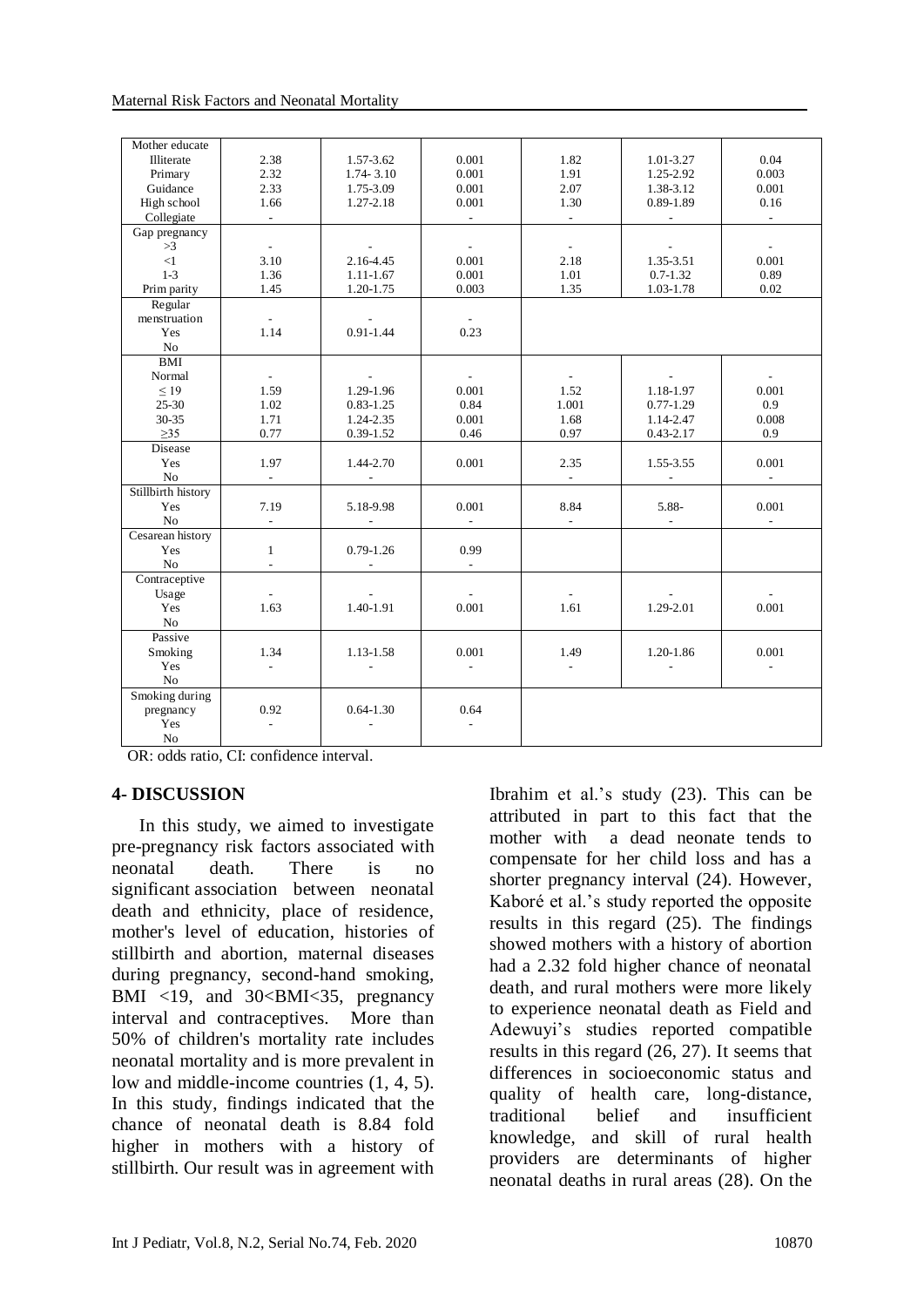other hand, urban mothers have better access to prenatal health care (18). In agreement with other studies (8, 29, 30), our findings revealed that illiterate mothers had a higher chance of neonatal death compared to those with academic education. It seems that a mother's level of education is associated with her knowledge and skill regarding children's health. The higher level of education improves the mother's health behaviors regarding her children's health (8). This study also revealed that ethnicity is a significant contributory factor for neonatal death. This finding was consistent with another study in Nigeria country (18). The rationale behind this observed association can be differences in the biogeographic characteristics of mothers as well as socioeconomic factors. Other studies in this regard indicate that cultural, behavioral, nutritional, and environmental factors can contribute to pregnancy outcomes (18, 31-34).

There are controversial results regarding the association between neonatal death and mother's weight before pregnancy. In the present study, it was demonstrated that neonatal death was more likely for obese  $(30\leq BMI \leq 35)$ , and low weight  $(BMI \leq 19)$ mothers. This finding was in agreement with Ghaedmohammadi's study (17), however inconsistent with Akinyemi's study (18). It seems that nutritional habits and status in childbearing age women are a contributory factor for neonatal death (18). Our findings showed that passive smoking was associated with 1.49 fold chance of neonatal death. The diverse effects of passive smoking are due to higher toxins of second-hand smoke. However, other study was in opposition to these findings (22). Our study findings showed that mothers' diseases during pregnancy increase the chance of neonatal death. Several studies showed similar results in this regard (23, 25). Eclampsia and preeclampsia, through decreasing blood

flow to the fetus and hinders its growth contribute to hypoxia and stillbirth (24). Field et al. demonstrated that obesity increases the chance of neonatal death. Although preeclampsia cannot be completely prevented, screening programs and medical interventions such as using calcium supplements during pregnancy can potentially reduce the chance of neonatal death (27). In our study revealed an increased chance of neonatal death in the first pregnancy and for women with pregnancy intervals shorter than one year compared to those mothers with pregnancy intervals longer than three years. Williams and et al. also demonstrated an increased chance of neonatal death for women with pregnancy intervals shorter than 36 months (35). Furthermore, stillbirth and neonatal death are a contradiction for lactation; and ovulation period is shorter and may lead to shorter pregnancy intervals. There is controversy regarding the association between neonatal death and the use of contraceptives.

# **4-1. Limitations of the study**

The large sample size of the present study selected from several provinces includes different ethnic groups and increases the generalizability of results to the general population. In addition, data were collected by well-trained interviewers according to a predetermined protocol. However, the results of the present study should be interpreted with caution due to potentially uncontrolled confounding effects, recall bias related to history of the stillbirth, and reporting bias due to the selfreport nature of data collection method. Another limitation is the lack of collaboration of Khorasan Razavi, Sistan, and Baluchestan provinces. Therefore, we were inevitable to collected data from Mashhad and Zahedan, respectively.

## **5- CONCLUSION**

our study, we examined the association between neonatal death and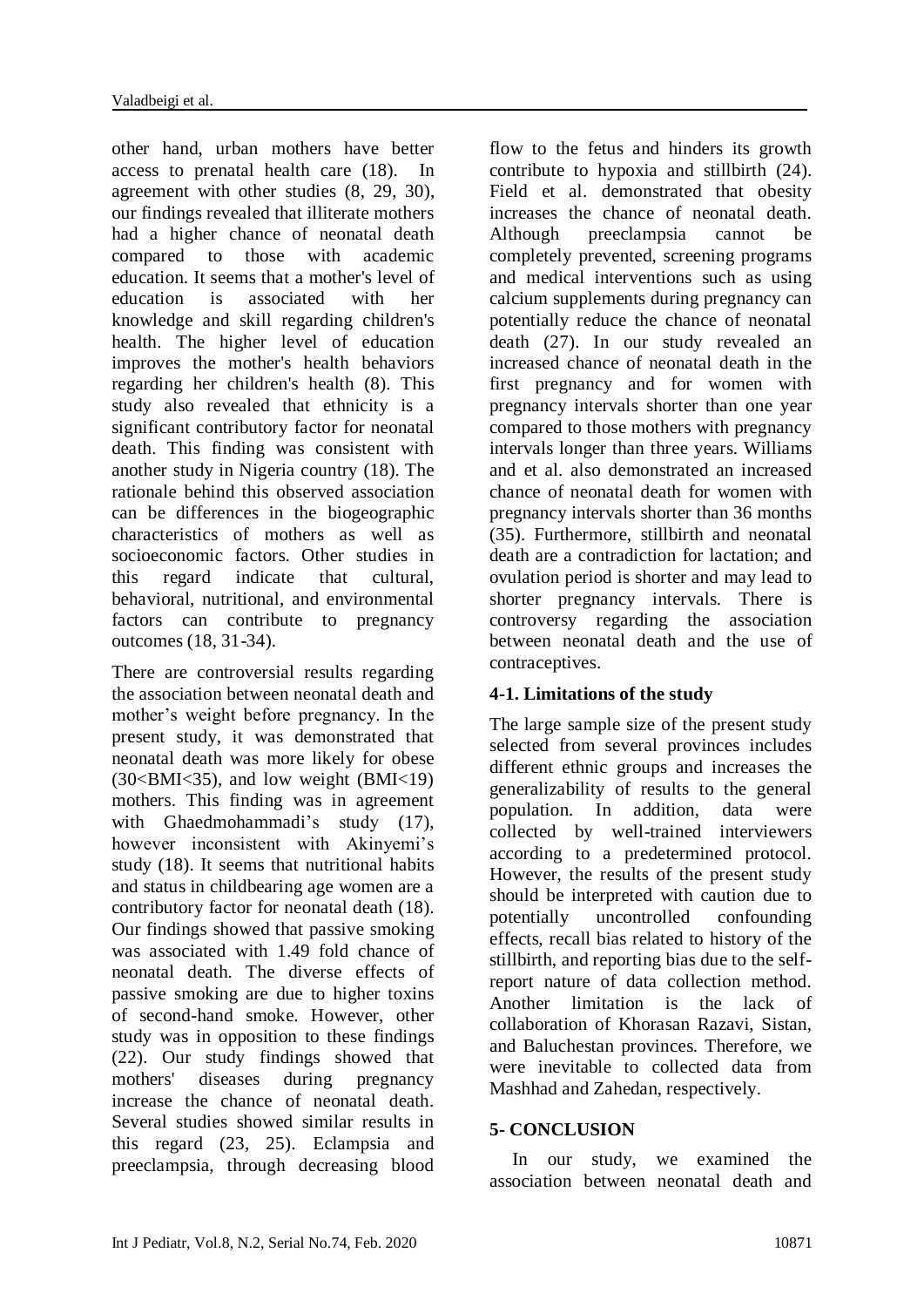some of the risk factors. We observed significant results maternal level of education, maternal BMI, ethnicity, using contraceptives, and pregnancy intervals, history of stillbirth and abortion and passive smoking. These findings were in agreement with some of the previous studies and inconsistent with some others. One prominent disagreement in our study was an insignificant association for smoking, which can be in part attributed to a few numbers of smoking reports. Providing appropriate perinatal health care services as well as raising the awareness of pregnant women, especially for high-risk groups, can reduce the proportion of preventable preterm births.

## **6- CONFLICT OF INTEREST:** None.

# **7- AUTHORS' CONTRIBUTIONS**

Hajipour (data acquisition, drafting the manuscripts in Persian and revising the manuscripts in English), Tabatabaee and Etemad (Designing project and supervision), Valadbeigi(data acquisition and revising the manuscripts in English), Zolfizadeh (data acquisition, quality control of data in Hormozgan province), (designing project in statistical analysis section, data analysis and prepare of results), Ghorbani & Piri (data acquisition, focal point of data gathering in southern Khorasan province), Dara, Tajalli and Hosseini ( Editing and revising the manuscripts in English), Zolfizadeh (data acquisition, focal point of data gathering in Hormozgan province), Sayyari(Designing project , checking quality of final data),Hajipour (data analysis, prepare of tables).

## **8- REFERENCES**

1. Yego F, D'Este C, Byles J, Nyongesa P, Williams JS. A case-control study of risk factors for fetal and early neonatal deaths in a tertiary hospital in Kenya. BMC pregnancy and childbirth. 2014;14(1):389.

2. Estimation UNI-aGfCM. Levels and trends in child mortality: report 2012. United Nations Children's Fund New York; 2015.

3. Wu Q-J, Li L-L, Li J, Zhou C, Huang Y-H. Time trends of neonatal mortality by causes of death in Shenyang, 1997–2014. Oncotarget. 2016;7(13):16610.

4. Lawn JE, Cousens S, Zupan J, Team LNSS. 4 million neonatal deaths: when? Where? Why? The lancet. 2005;365(9462):891-900.

5. Abdullah A, Hort K, Butu Y, Simpson L. Risk factors associated with neonatal deaths: a matched case–control study in Indonesia. Global health action. 2016;9(1):30445.

6. Singh A, Kumar A, Kumar A. Determinants of neonatal mortality in rural India, 2007–2008. PeerJ. 2013;1:e75.

7. Mercer A, Haseen F, Huq NL, Uddin N, Hossain Khan M, Larson CP. Risk factors for neonatal mortality in rural areas of Bangladesh served by a large NGO programme. Health Policy and Planning. 2006;21(6):432-43.

8. Mekonnen Y, Tensou B, Telake DS, Degefie T, Bekele A. Neonatal mortality in Ethiopia: trends and determinants. BMC public health. 2013;13(1):483.

9. Jehan I, Harris H, Salat S, Zeb A, Mobeen N, Pasha O, et al. Neonatal mortality, risk factors and causes: a prospective population-based cohort study in urban Pakistan. Bulletin of the world Health Organization. 2009;87:130-8.

10. Sabzehei MK, Basiri B, Shokouhi M, Eghbalian F, Eslamian MH. Causes and risk factors associated to neonatal mortality in Neonatal Intensive Care Unit (NICU) in Besat Hospital Hamadan-Iran in 2015 to 2016. International Journal of Pediatrics. 2018;6(9):8185-94.

11. Bahrami HR, Mosa Farkhani E, Beygi B, Gholian-Aval M, Taghipour A, Hoseini SJ. Risk factors for low birth weight: a population-based case control study. International Journal of Pediatrics. 2019.

12. Babaei H, Dehghan M. Study of Causes of Neonatal Mortality and its Related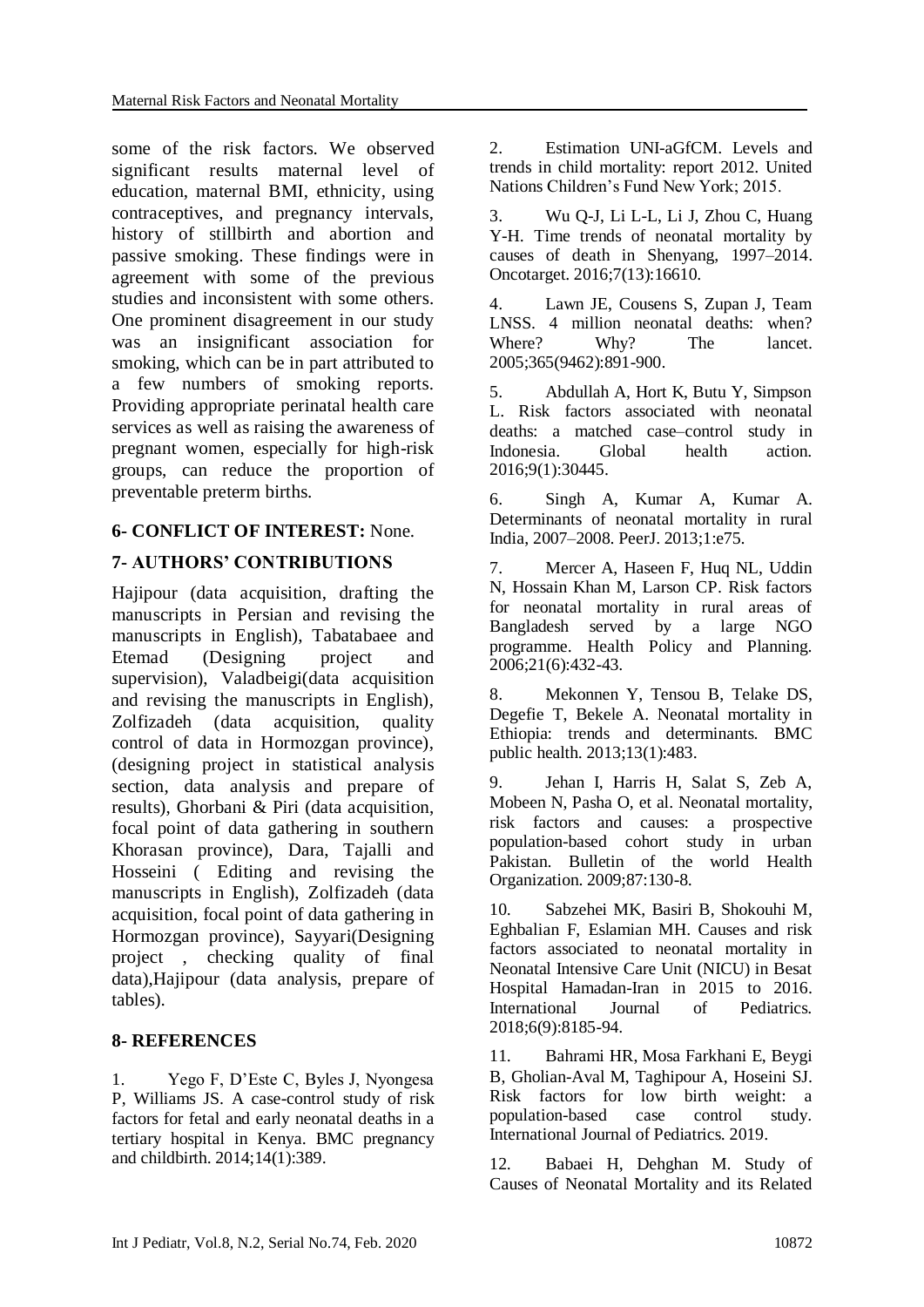Factors in the Neonatal Intensive Care Unit of Imam Reza Hospital in Kermanshah, Iran during (2014-2016). International Journal of Pediatrics. 2018;6(5):7641-9.

13. Banaei M, Moridi A, Pormehr-Yabandeh A, Roozbeh N, Moradi S, Soltani S. Prevalence and Causes of Neonatal Mortality in Hormozgan Province, Southern Iran. International Journal of Pediatrics. 2017;5(11):6047-8.

14. Kolola T, Ekubay M, Tesfa E, Morka W. Determinants of Neonatal Mortality in North Shoa Zone, Amhara Regional State, Ethiopia. PloS one. 2016;11(10):e0164472.

15. Oza S, Lawn JE, Hogan DR, Mathers C, Cousens SN. Neonatal cause-of-death estimates for the early and late neonatal periods for 194 countries: 2000–2013. Bulletin of the World Health Organization. 2014;93:19- 28.

16. Chaman R, Taramsari MG, Khosravi A, Amiri M, Naieni KH, Yunesian M. Consanguinity and neonatal death: a nested case-control study. Journal of family & reproductive health. 2014;8(4):189.

17. Ghaedmohammadi Z, Anaraki A, Khajeian A, Khajehian M, Ostovar A. Association of caesarean section and neonatal death: a population-based case-control study in Islamic Republic of Iran. EMHJ-Eastern Mediterranean Health Journal. 2015;21(4):266-72.

18. Akinyemi JO, Bamgboye EA, Ayeni O. Trends in neonatal mortality in Nigeria and effects of bio-demographic and maternal characteristics. BMC pediatrics. 2015;15(1):36.

19. Shapira E, Ratzon R, Shoham-Vardi I, Serjienko R, Mazor M, Bashiri A. Primary vs. secondary recurrent pregnancy loss– epidemiological characteristics, etiology, and next pregnancy outcome. 2012.

20. Pineles BL, Hsu S, Park E, Samet JM. Systematic review and meta-analyses of perinatal death and maternal exposure to tobacco smoke during pregnancy. American journal of epidemiology. 2016;184(2):87-97.

21. Soltani M, Tabatabaee HR, Saeidinejat S, Eslahi M, Yaghoobi H, Mazloumi E, et al. Assessing the risk factors before pregnancy of preterm births in Iran: a population-based case-control study. BMC pregnancy and childbirth. 2019;19(1):57.

22. Chen I, Jhangri GS, Lacasse M, Kumar M, Chandra S. Relationship between interpregnancy interval and adverse perinatal and neonatal outcomes in Northern Alberta. Journal of Obstetrics and Gynaecology Canada. 2015;37(7):598-605.

23. Ibrahim S, Babiker AG, Amin I, Omer M, Rushwan H. Factors associated with high risk of perinatal and neonatal mortality: an interim report on a prospective community-based study in rural Sudan. Paediatric and perinatal Epidemiology. 1994;8(2):193-204.

24. Stephansson O, Dickman PW, Cnattingius S. The influence of interpregnancy interval on the subsequent risk of stillbirth and early neonatal death. Obstetrics & gynecology. 2003;102(1):101-8.

25. Kaboré R, Meda IB, Koulidiati JLE, Millogo T, Kouanda S. Factors associated with very early neonatal mortality in Burkina Faso: A matched case–control study. International Journal of Gynecology & Obstetrics. 2016;135(S1):S93-S7.

26. Adewuyi EO, Zhao Y, Lamichhane R. Risk factors for infant mortality in rural and urban Nigeria: evidence from the national household survey. Scandinavian journal of public health. 2017;45(5):543-54.

27. Field K, Murphy D. Perinatal outcomes in a subsequent pregnancy among women who have experienced recurrent miscarriage: a retrospective cohort study. Human Reproduction. 2015;30(5):1239-45.

28. Adewuyi EO, Zhao Y. Determinants of neonatal mortality in rural and urban Nigeria: Evidence from a population‐based national survey. Pediatrics International. 2017;59(2):190-200.

29. Arokiasamy P, Gautam A. Neonatal mortality in the empowered action group states of India: trends and determinants. Journal of Biosocial Science. 2008;40(2):183-201.

30. Luo Z-C, Wilkins R, Kramer MS. Effect of neighbourhood income and maternal